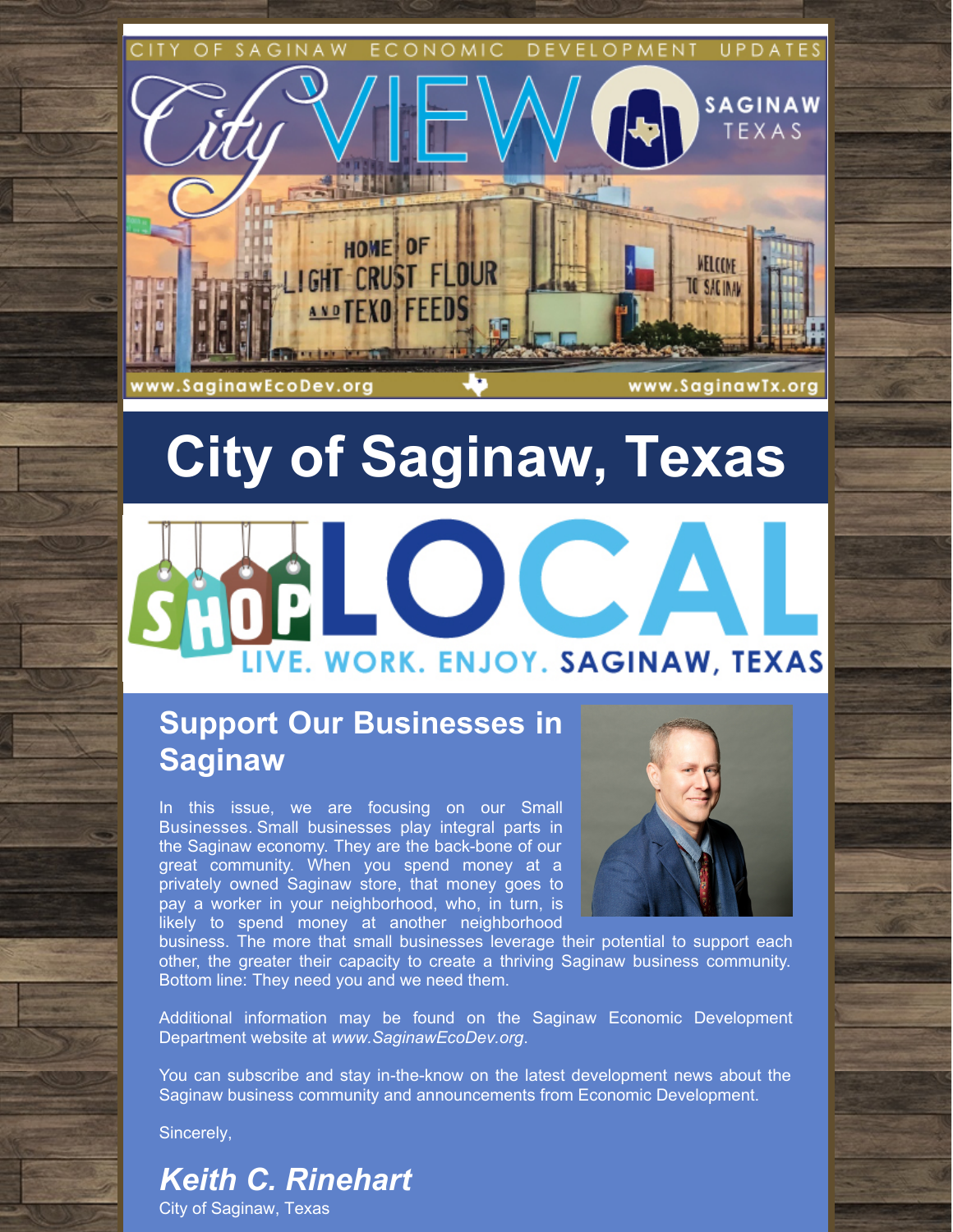### **NEW Online Saginaw Business Directory**

Your Economic Development staff recently created a new section on the City's websites (*[www.SaginawEcoDev.org](http://www.saginawecodev.org)* and *[www.SaginawTx.org](http://www.saginawtx.org)*) listing all businesses in Saginaw. Each individual listing is by type of business and includes name, address, phone, map/location and web address. Check it out directly at *<http://ci.saginaw.tx.us/1258/Business-Directory>*!

## **Sign Up for Texas State Governor Greg Abbott's Small Business Webinar Series**

The Governor's Small Business Webinar Series: North Texas will provide small business owners and entrepreneurs with timely, relevant, actionable information on COVID-19 recovery resources. Topics will include how the Coronavirus Aid, Relief, and Economic Security (CARES) Act affects small businesses, as well as workforcerelated topics surrounding hiring, benefits, payroll and unemployment. Businesses will also get the chance to connect with local experts and support systems. Featured speakers will include U.S. Small Business Administration, Texas Workforce Commission and local Small Business Development Centers.

#### **COST:** Free

For more information and to sign up, click here *<https://gov.texas.gov/business/events/category/sm-business-series>*

### **Tips for the Small Business Owner**

- **Stay Positive!**
- **Stay Relevant**
- **Be Flexible:** Small Business must be ready to evolve. Consider curbside and deliver as a must, no matter what type of business.
- **Focus on Customer Service**
- **Work on Back Burner Projects**
- **Continue Marketing:** Here are some tools to run your business—even when it's not business as usual. There are a several sites that you can use to help with e-commerce. Here are a few:
	- Shopify at *<https://www.shopify.com/>*
	- Square at *<https://squareup.com/us/en>*
- **Optimize Your Digital Spaces (Website, Facebook, Twitter, LinkedIn, etc...):** Small businesses must discover ways to interact with consumers and create unique experiences online. This is more than simply having a website listing products and services. Bottom line, small businesses must connect with their consumers.
	- Increase your social media activity
	- keep your customers informed communicate clearly and often

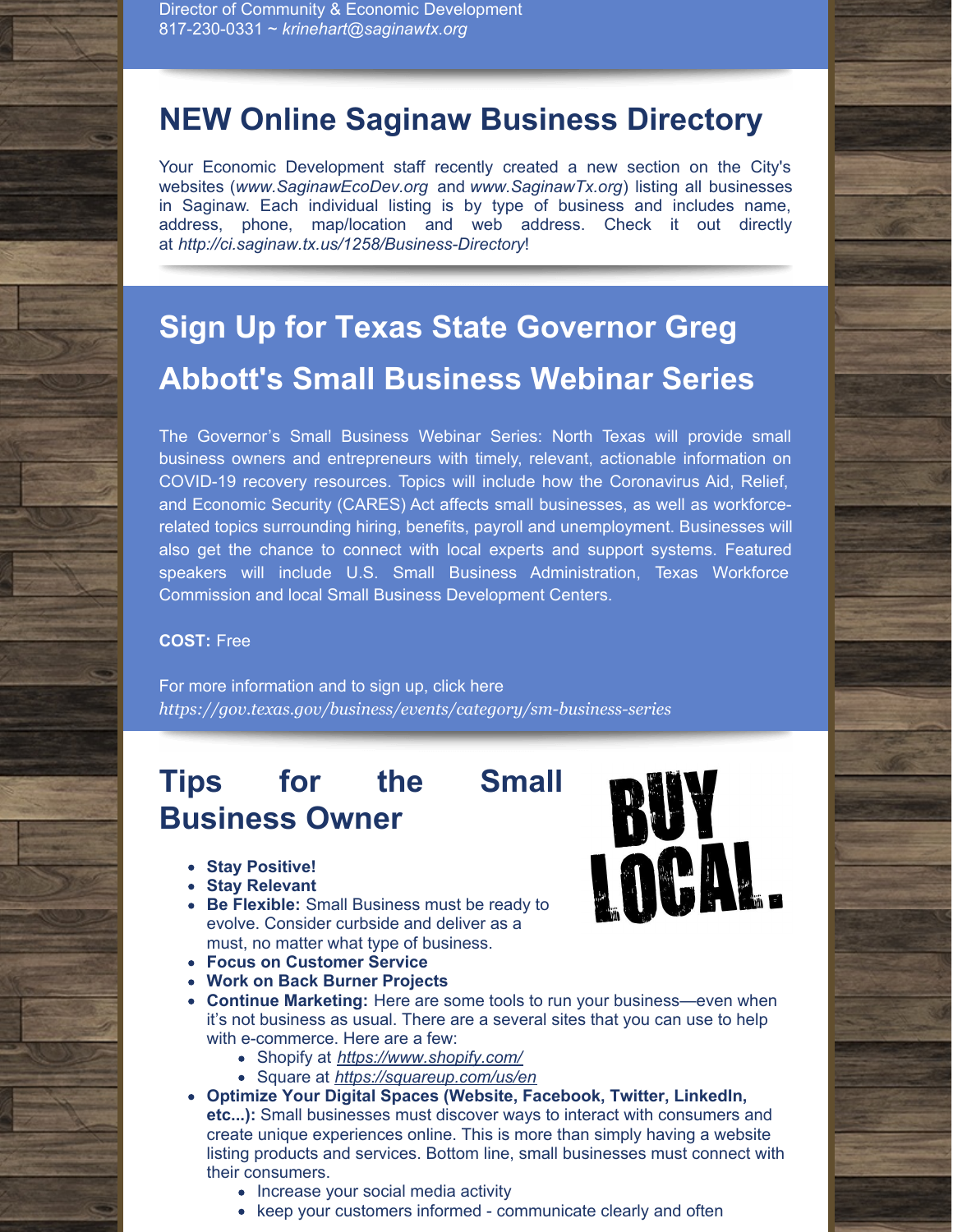- engage with customers via email
- make sure your business can be found online
- prepare for the bounce back surge
- be prepared to pivot quickly
- pay per click (ppl) advertising makes sense right now

### **Small Business: one with fewer** than 500 employees







### **Small Business Guidance and Resources - COVID-19**

On the City of Saginaw's website (www.SaginawTx.org), we have valuable information and resources to help you and your small business get through the COVID-19 pandemic. Federal, state, and local governments are offering no or low cost loans and grant programs to help small businesses.

On our website, we have information about:

- The Coronavirus Aid, Relief, and Economic Security (CARES) Act
- Economic Injury Disaster Loan (EIDL)
- Paycheck Protection Program Update, and
- Texas Workforce Commission

Help is available so **TAKE THE HELP!**

For more information, check out *[http://ci.saginaw.tx.us/1248/Small-Business-](http://ci.saginaw.tx.us/1248/Small-Business-Guidance-and-Resources---)Guidance-and-Resources---*

### **6 Reasons to Shop Small, Shop Saginaw**

#### **1. Small businesses give back (more) to your community:**

When you support a local business, you're also supporting your town, city, and neighborhood. Business pay sales taxes to the city and county the business is located in. Stray to a big box business elsewhere and that money isn't benefiting your community at all. Plus, that tax money is used to support public schools, parks, roads, and sidewalks, as well as fund public